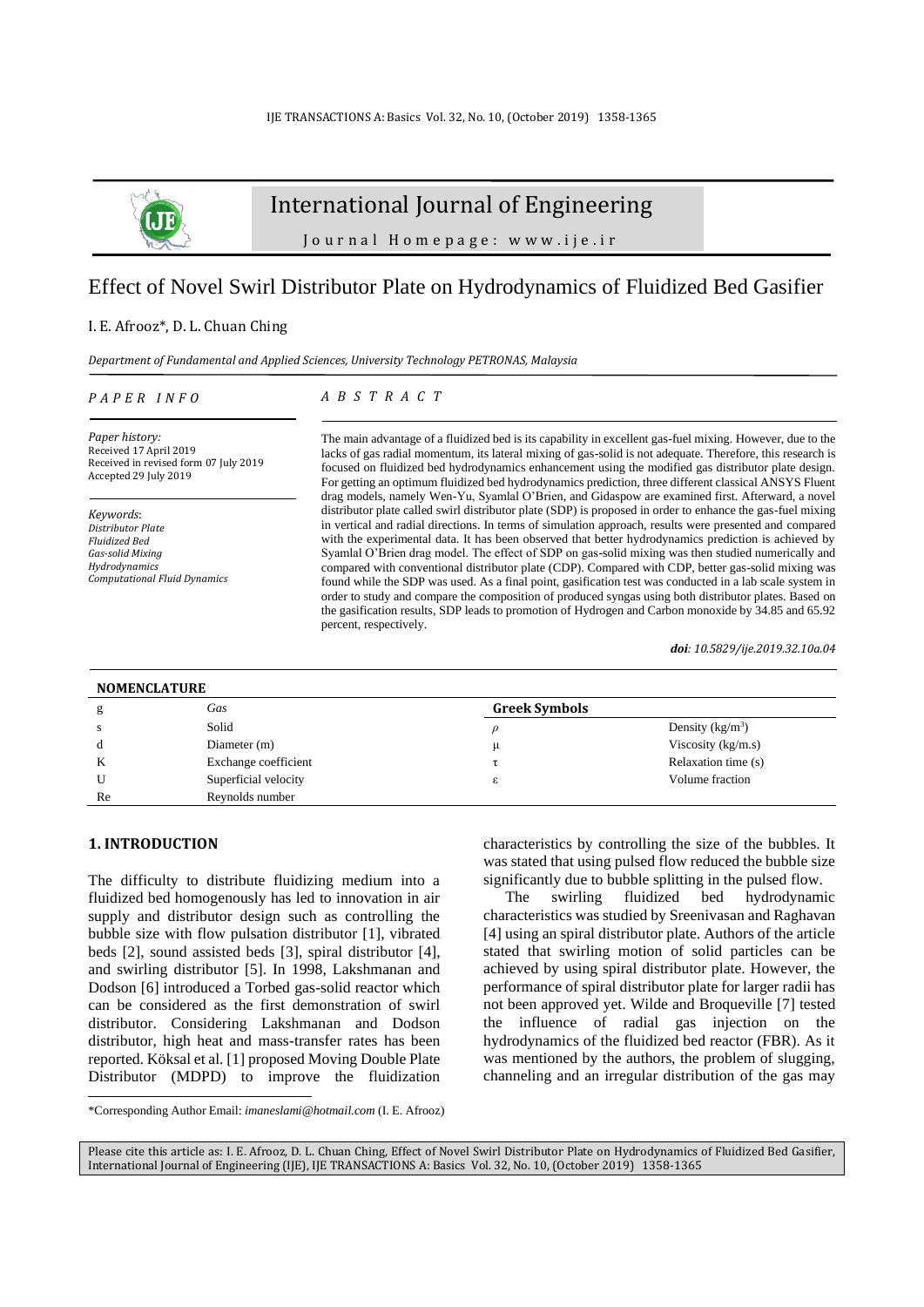occur. Besides the complexity of the multiple gas injection points design, the problem of solids losing via the chimney make this design to some extent ineffective. Therefore, applying an optimization design is essential.

Sobrino et al. [\[8\]](#page-6-7) investigated the performance of a novel rotating distributor plate on fluidized bed hydrodynamics. It was found that the rotating distributor plate promotes radial dispersion of the particles. However, the improvement in the quality of fluidization was disappeared when the gas velocity became bigger than the tangential velocity. Sobrino et al. [\[9\]](#page-6-8) studied the effect of bubble caps and perforated plate distributors on the flow configuration near the bottom area of a turbulent fluidized bed. It was concluded that the perforated plate increased the rate of solids transferred from the dense bed to the riser and it began at a lower superficial gas velocity. Moreover, it was found that bubble-cap distributors result in higher solids density at the bottom of the bed. Howver, in terms of voidage, a regular radial structure was found.

In 2015, Aworinde et al. [\[10\]](#page-6-9) proposed a swirling flow nozzle for enhancing fluidization quality of a fluidized bed. Compared to the simple nozzle, better gas– solid contact was observed whit swirling flow nozzle. Although the above research shows the remarkable results for the swirling flow nozzle, but the investigation has been done only on a single nozzle. Therefore, more research needs to be done to examine the performance of multiple swirling flow nozzles in a distributor plate. In 2011, Xuliang et al. [\[11\]](#page-6-10) studied the effects of sintered metal distributor (SMD) on the hydrodynamics of fluidized bed. It was found that, SMD results in a more stable fluidization.

The influence of a novel multi-vortex (MV) on a 2D fluidized bed's gas axial dispersion, bubble size, and mass transfer was investigated by Brink et al. [\[12\]](#page-6-11). MV distributor resulted in 50% greater increase in mass transfer coefficient. Considering the overall FBR performance improvement while using MV distributor, the authors stated that the bubble sizes is opposed to the mechanism of mass transfer. However, no quantification was provided to support the argument validity. Moreover, more research is required to investigate the effect of this kind of distributor in a three-dimensional domain.

In a nutshell, although some progress has been made toward the fluidized bed hydrodynamics improvements, the gas-solid lateral mixing enhancement still remains controversial and should be investigated more. In this paper, a novel swirl distributor plate (SDP) is proposed to enhance fluid dynamic characteristics of the fluidiezed bed as well as petcoke gasification over conventional distributor plate (CDP).

Earlier to fabricate the cold model, the numerical model has been developed using ANSYS Fluent 15. The data acquired using numerical techniques have been applied to optimize the cold model design. Furthermore, the cold and hot flow models were fabricated and the effect of two different distributor plates (perforated and swirl) were examined by observing the percentage of combustible gases produced in the process. Finally, the carbon conversion efficiency and cold gas efficiency were then calculated to understand the efficiency of the system.

This study is important because it shows whether the change in the flow profile from two dimensions in CDP (2D) to three dimensions (3D) in SDP influence the hydrodynamic of the fluidized bed by enhancing gas/solid mixing, improving heat transfer and pressure drop and increasing the particle residence time.

In the next section, the methodology used in modelling and fabricating of the fluidized bed reactor is discussed. The numerical and experimental results are presented and compared in the results section. A summary of the results obtained and general conclusions are discussed in the last section.

### **2. METHODS**

**2. 1. Simulation Setup** Figure 1 demonstrates the schematic view of fluidized bed used in this study. As it can be seen from the Figure, the fluidized bed is a half meter cylinder with the bed diameter of 0.0762 m. Pressure outlet and velocity inlet boundary conditions are employed at the top of the riser and at the bottom of the bed, respectively (Figure 1a). The solid model is then divided into finite elements by hexahedral mesh technique because it gives the high accuracy of the solution and reduces the computational time (Figure 1b).

One of the important factor that shows the mesh quality is skewness. After analyzing the mesh quality by the mesh metric, the average skewness of 0.19 was detected which is far below the critical value of 0.8. A



**Figure 1.** Fluidized bed schematic view with its a. boundary condition, b. grid construction, and c. loaded solid particles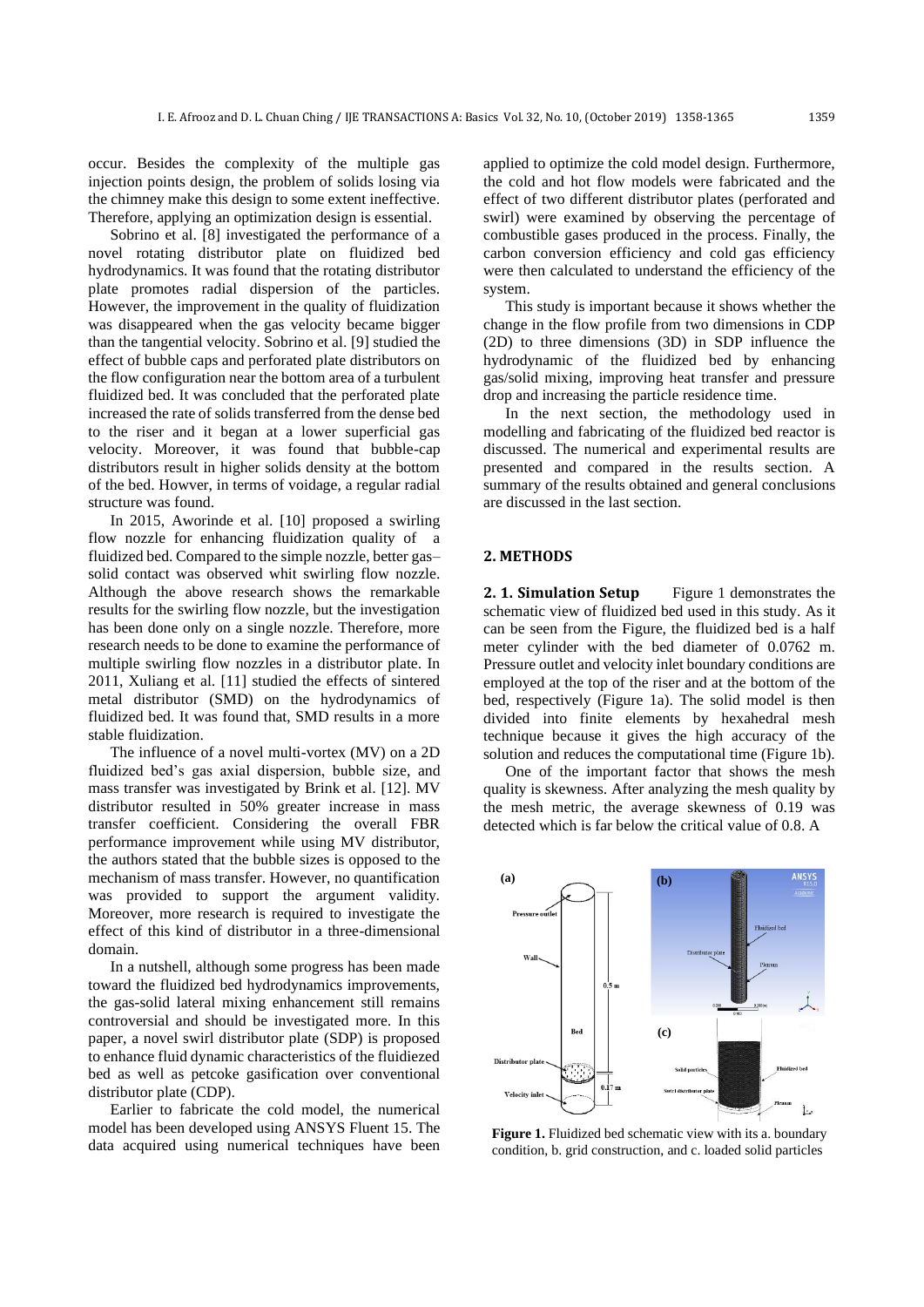total 94380 spherical shape solid particles with a total weight of 0.5 Kg and diameter of 500  $\mu$ m were placed in the fluidized bed (Figure 1c). To this end, codes to generate the possible places where particles can be placed was written using MATLAB programming software. Then, the particles were distributed inside the fluidized bed using file injection method. The other simulation parameters is tabulated in Table 1.

**2. 2. Drag Models** In this work, Wen-Yu, Syamlal O'Brien, and Gidaspow drag models have been used and compared. According to the Syamlal O'Brien model [\[13\]](#page-6-12), the exchange coefficient between fluid and solid  $(K_{sg})$  is defined as follows:

$$
K_{\rm sg} = \frac{\varepsilon_{s} \varepsilon_{g} \rho_{g} C_{D} R_{e}}{24\tau_{s} v_{r,s}^{2}} \tag{1}
$$

where,

$$
C_D = \left[0.63 + \frac{4.8}{\sqrt{Re_s/\nu_{r,s}}}\right]^2 \quad [14]
$$
 (2)

$$
\begin{aligned} v_{r,s} &= 0.5[A - 0.06Re_s + \\ \sqrt{(0.06Re_s)^2 + 0.12Re_s(2B - A)} + A^2] \ [15] \end{aligned} \tag{3}
$$

with

$$
A = \varepsilon_g^{4.14}
$$
  
and 
$$
\begin{cases} B = 0.8\varepsilon_g^{1.28} & \text{for } \varepsilon_g \le 0.85\\ B = \varepsilon_g^{2.65} & \text{for } \varepsilon_g > 0.85 \end{cases}
$$
 (4)

and relative Reynolds number is

$$
Re_s = \frac{\rho_g d_s |\vec{v}_s - \vec{v}_g|}{\mu_g} \tag{5}
$$

The particle relaxation time  $\tau_s$  is calculated via,

$$
\tau_s = \frac{\rho_s d_s^2}{18\mu_g} \tag{6}
$$

where  $d_s$  is the particle diameter.

Considering Wen-Yu drag model, the fluid-solid exchange coefficient is defined as follows:

$$
K_{\rm sg} = \frac{3}{4} C_D \frac{\varepsilon_s \varepsilon_g \rho_g |\vec{v}_s - \vec{v}_g|}{d_s} \varepsilon_g^{-2.65} \tag{7}
$$

**TABLE 1.** Simulation condition used in the research

| <b>Simulation Parameters</b>                 | Value |
|----------------------------------------------|-------|
| Bed diameter (mm)                            | 76.2  |
| Orifice diameter, $d_{or}$ (mm)              | 1     |
| Gas density, $\rho_e$ (Kg/m <sup>3</sup> )   | 1.225 |
| Gas viscosity, $\mu$ (10-5 kg/ms)            | 1.79  |
| Solid density, $\rho_s$ (Kg/m <sup>3</sup> ) | 2608  |
| Solid diameter, $d_s$ ( $\mu$ m)             | 500   |
| Superficial velocity, $U(m/s)$               | 0.46  |

where

$$
C_D = \frac{24}{\varepsilon_g Re_s} \Big[ 1 + 0.15 \big( \varepsilon_g Re_s \big)^{0.687} \Big] \tag{8}
$$

and *Re*<sup>s</sup> is defined by Equation (5).

Gidaspow fluid-solid drag model [\[17\]](#page-6-15) is a combination of the Wen and Yu model [\[18\]](#page-6-16) and the Ergun equation [\[19\]](#page-6-17). Based on this model, the exchange coefficient between gas and solid  $(K_{sg})$  is of the following form:

when  $\varepsilon_a > 0.8$ 

$$
K_{\rm sg} = \frac{3}{4} C_D \frac{\varepsilon_s \varepsilon_g \rho_g |\vec{v}_s - \vec{v}_g|}{d_s} \varepsilon_g^{-2.65}
$$
(9)

where

$$
C_D = \frac{24}{\varepsilon_g Re_s} \Big[ 1 + 0.15 \big( \varepsilon_g Re_s \big)^{0.687} \Big] \tag{10}
$$

$$
Re_s = \frac{\varepsilon_g \rho_g d_p |\vec{v}_s - \vec{v}_g|}{\mu_g} \tag{11}
$$

when  $\varepsilon_g \leq 0.8$ ,

$$
K_{\rm sg} = 150 \frac{\varepsilon_s (1 - \varepsilon_g) \mu_g}{\varepsilon_g d_s^2} + 1.75 \frac{\rho_g \varepsilon_s |\vec{v}_s - \vec{v}_g|}{d_s} \tag{12}
$$

**2. 3. Experimental Setup** There are two types of fluidized beds used in this study, namely cold and hot flow models. The cold flow model, as its name says, is used to study the hydrodynamics of the fluidized bed at ambient temperature and pressure (Figure 2). It is mainly comprised of a fluidized bed, a blower, and a smoke generator.

The cold model is a half meter Plexiglas column with 0.0762 m diameter. One kg sand with the size of 500 µm and density of  $2608 \text{ kg/m}^3$  is placed in the bed column. This amount of sand occupies 0.1 m height of the bed. In order to study gas-solid mixing hydrodynamics, air is injected into the system using a blower and through a flow meter and distributor plate. Then, the flow structure was characterized using a high speed camera with the photography rate of 1000 frame per second and a source of distributed light.

The hot flow model (Figure 3) includes the combustion process and the operating temperature of the reactor is 800-900°C. Therefore, a 304 stainless steel pipe with the melting point of 1450°C would be the right choice for the hot model body structure. This pipe is inexpensive and has a good resistance to oxidation for intermittent use, up to 925 °C.

Main components of the unit are blower, screw feeder, fluidized bed, cyclone and gas analyzer for data acquisition. The fluidized bed contains half Kg of sand. The preheated air enters the reactor from the bottom and fluidize the bed materials (sand) while feedstock (Petcoke) enters the fluidized bed from a side and mixes with the oxygen. After going through the gasification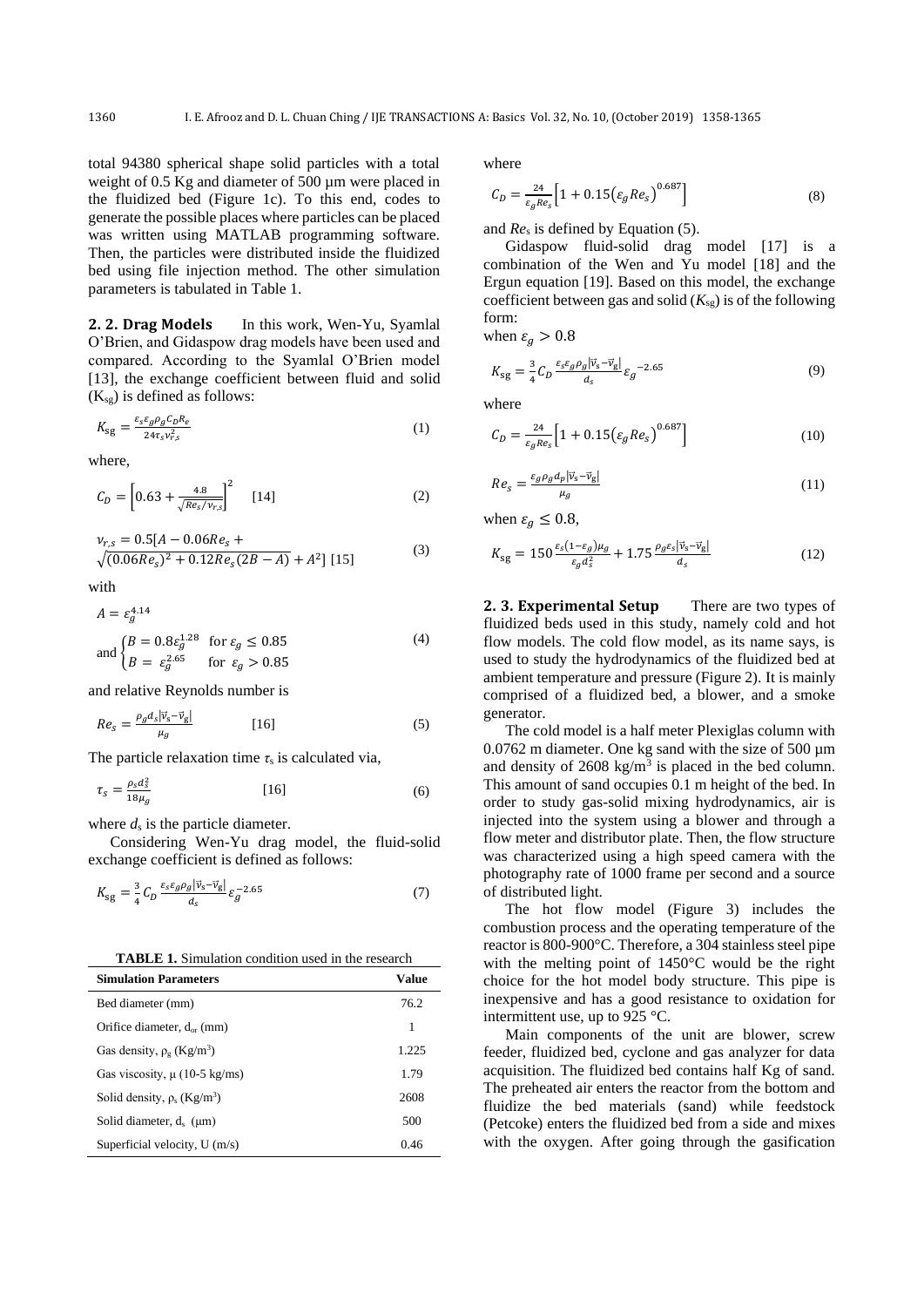



**Figure 2.** Bubbling fluidized bed setup a. cold flow model and b. its schematic view



**Figure 3.** Bubbling fluidized bed setup a. hot flow model and b. its schematic view

reaction, the product gases (syngas) are discharged from the exhaust and analyzed using gas analyzer to determine the composition of each component in the syngas.

Tests were made using two different distributor plates (Figure 4) in order to study their effects on fluidized bed hydrodynamics and syngas compositions using cold and hot flow models, respectively.

## **3. RESULTS**

In this section Syamlal O'Brien, Wen-Yu, and Gidaspow drag models are evaluated first to get a drag model with the optimum fluidized bed hydrodynamics prediction. Next, the results of the effect of the distributor plates on hydrodynamics of the fluidized bed using cold flow model is discussed. Afterwards, the gasification results of petcoke using hot flow model and different distributor plates are presented.

**3. 1. Drag Model Evaluation** The flow structure of the fluidized bed simulated by the above mentioned drag models is presented in Figure 5. As can be inferred from the Figure, the flow pattern is almost same for all drag models till the eruption of the first bubble. Afterward, the difference in flow patterns can be observed.

In order to assess the accuracy of the drag models in predicting the fluidized bed hydrodynamics, the simulation results of bubble movement and bed expansion were compared with those of experimental data. In terms of bubble movement, good agreement was observed between the experiment test results and the results obtained by Syamlal O'Brien drag model (Figure 6).

Figure 7 depicts a comparison of bed expansion's simulation and experimental results at three different time recording of 0.0, 0.54, and 1.0 second. The bed height at time zero and 0.54 second refer to the initial bed height which is 0.1 meter (10 cm) and the time after bursting the first bubble, respectively. By looking at the figure, the average bed expansion of 2.5 cm can be observed. However, the particles were thrown up to the height of the 20 cm.



**Figure 4.** Schematic view of (a) CDP and (b) SDP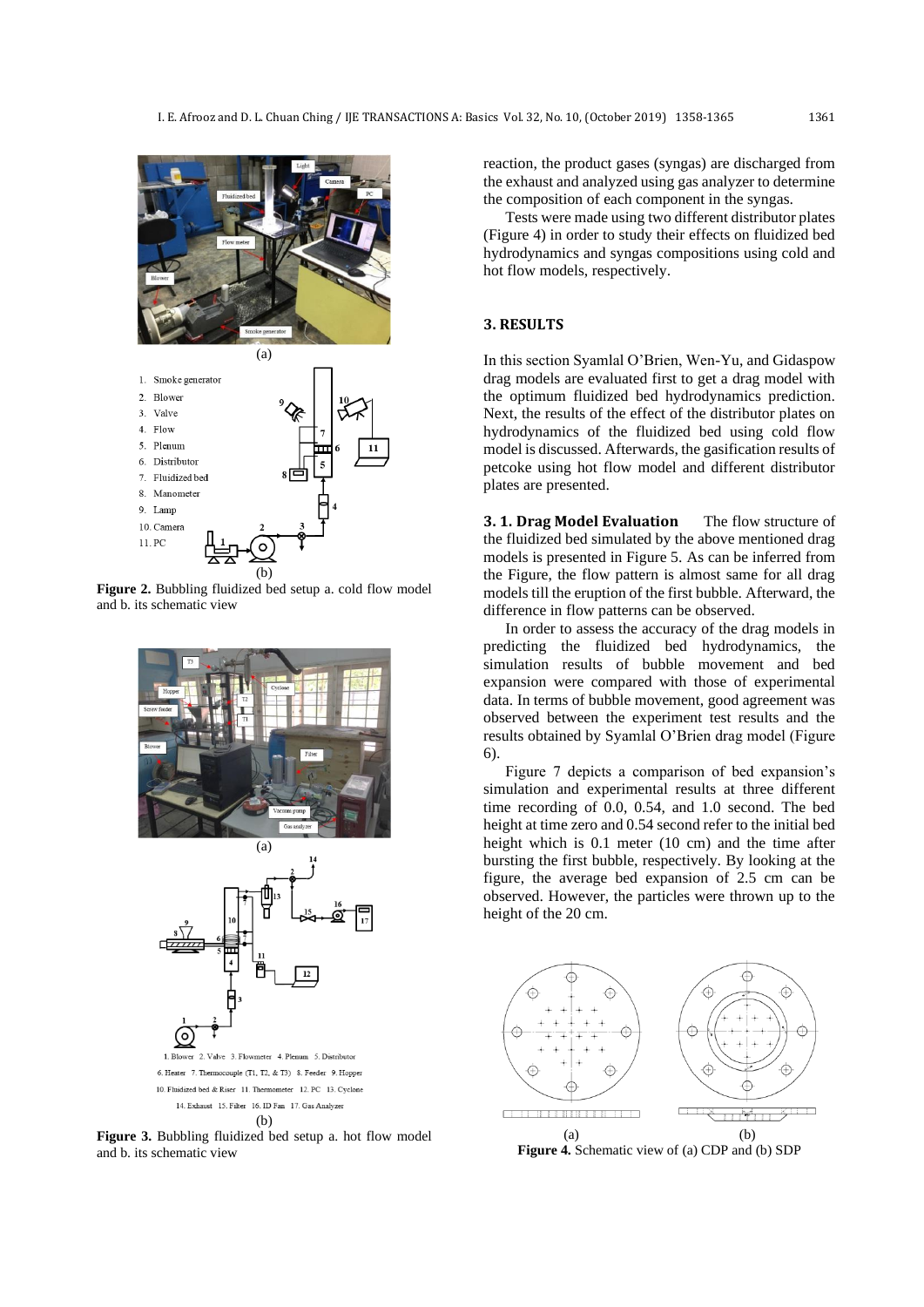

 $0.00 S$   $0.06 S$   $0.18 S$   $0.24 S$   $0.42 S$   $0.60 S$   $0.78 S$   $0.84 S$  1.00 S

**Figure 5.** Solid volume fraction's contour plots with, a. Gidaspow, b. Syamlal O'Brien, and c. Wen-Yu drag models



Figure 6. Comparison between a. Syamlal O'Brien drag model simulation results and b. experimental results



**Figure 7.** Comparison between a. Syamlal O'Brien drag model simulation results and b. experimental results

Figure 8 has provided to clarify the method in measuring the initial bed height. As it can be seen from the photo, the initial bed height is measured from the top surface of the distributor plate (Figure 8a). However, the ruler was then dislocated to the top of the flange to have

a better reading (Figure 8b). Therefore, by doing this, the value of 7.5 cm indicates the value of 10 cm. This 2.5 cm difference is the distance between the top of distributor plate and the flange. Considering that, the initial height of the bed at time zero is 10 cm (Figure 7b middle). Similar trend can be observed by comparison of simulated bed expansion with experiment data. The height in which the solid particles thrown up is also detected to be the same.

**3. 2. Hydrodynamics Investigation** The overall behavior of particle movements can be studied using the time-averaged distributions of solid velocity. To this end, the vector diagram of instantaneous particle velocity after 1 second from the initial state for both CDP and novel SDP is plotted and compared in Figure 9.

As can be clearly seen from the graph, solid particles movements in the bed with CDP are upward, downward, and inner circulation in the center, near the sidewalls, and throughout the bed, respectively. However, particles



**Figure 8.** Initial bed height a. from distributor plate b. from flange top



**Figure 9.** Solid velocity distribution pattern of fluidized bed with CDP (Left) and SDP (Right). White arrows display the straight and swirl flow directions for CDP and SDP, respectively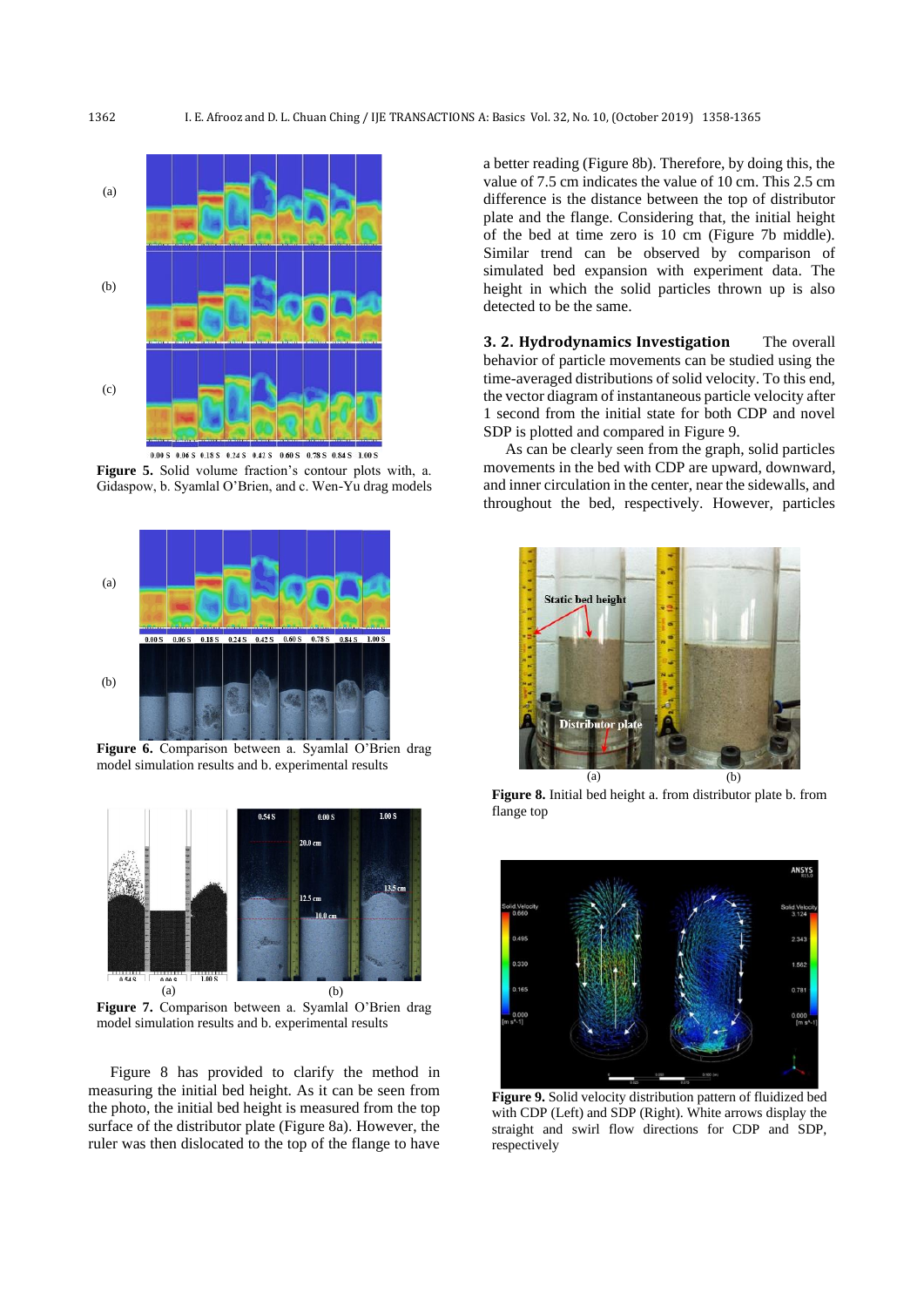movements following different pattern while using the SDP. The solid particles are swirling upward from one side and swirling downward from the other side of the bed due to the radial momentum of the gas phase. It is worthwhile to point out that due to the swirl movement, the radial mixing of the solid particles is increased significantly.

Another important observation about the particle velocity distribution graph is that the highest and the lowest particles velocities appeared in the middle and the bottom of the bed having CDP. Therefore, the possibility of the dead zones formation at the bottom of the fluidized bed is considerably high. In contrast, using the novel SDP caused the intense gas radial momentum near to the bed bottom. Therefore, the highest solid particles velocities can be seen in that region which decreases the possibility of dead zone formation. Another point worth mentioning about SDP is that it increases the particle velocity to the magnitude of 5 compare with CDP. This rise in the particle velocity increases the mixing rate and as a result the rate of heat transfer increases. The particle tracking technique (Figure 10) was also used to track one individual particle during its 3 seconds traveling inside the fluidized bed.

As it was expected, using CDP, the fluidized particle travels upward and downward in the middle and next to the wall of the bed, respectively. However, the motion trajectory of the particle fluidized with the SDP is swirl path.

**3. 3. Gasification Analysis** The results of syngas compositions for both distributor plates is presented in Figure 11. Generally, the results show that the syngas produced while SDP was used is relatively richer in carbon monoxide, hydrogen and methane than that of CDP, and therefore SDP results in better syngas composition. On the other hand, it can be seen that the syngas contains also large amounts of carbon dioxide, however, considering SDP, the  $CO<sub>2</sub>$  emission reduces as the amount of syngas increases.



**Figure 10.** Particle track for both distributor plate at time  $t =$ 3s: Up and Down for CDP (left) and Swirl for SDP (right)



Figure 11. Syngas composition at different reading time while a. CDP, and b. SDP were used. SDP resulted in syngas with higher Carbon monoxide and Hydrogen compositions

Cold gas and carbon conversion efficiencies of the gasifier system were calculated and results are shown in Table 2. The results show that more carbon was converted to the gases when gasifier equipped with SDP. Moreover, high cold gas efficiency indicates an enhancement in gasifier performance when SDP was used. It is worth to mention that the poor carbon conversion is resulted from low residence time of the char particles [\[20\]](#page-6-18). Therefore, it is without doubt that the particles swirl motion, imposed by SDP, improves the particles residence time.

**TABLE 2.** Comparison of carbon conversion and cold gas efficiency.

|            | <b>Carbon conversion efficiency</b><br>$\mathcal{O}_0$ | Cold gas efficiency<br>$\left( \frac{0}{0} \right)$ |
|------------|--------------------------------------------------------|-----------------------------------------------------|
| <b>CDP</b> | 13.77                                                  | 6.79                                                |
| <b>SDP</b> | 29.67                                                  | 13.42                                               |

## **4. CONCLUSIONS**

In this paper, the performance of the novel swirl distributor plate on hydrodynamics of a fluidized bed and as a result on syngas production was verified numerically and experimentally. In terms of numerical investigation, three existing drag models evaluated first and as a result the Syamlal O'Brien drag model has been found to possess better prediction accuracy and applicability.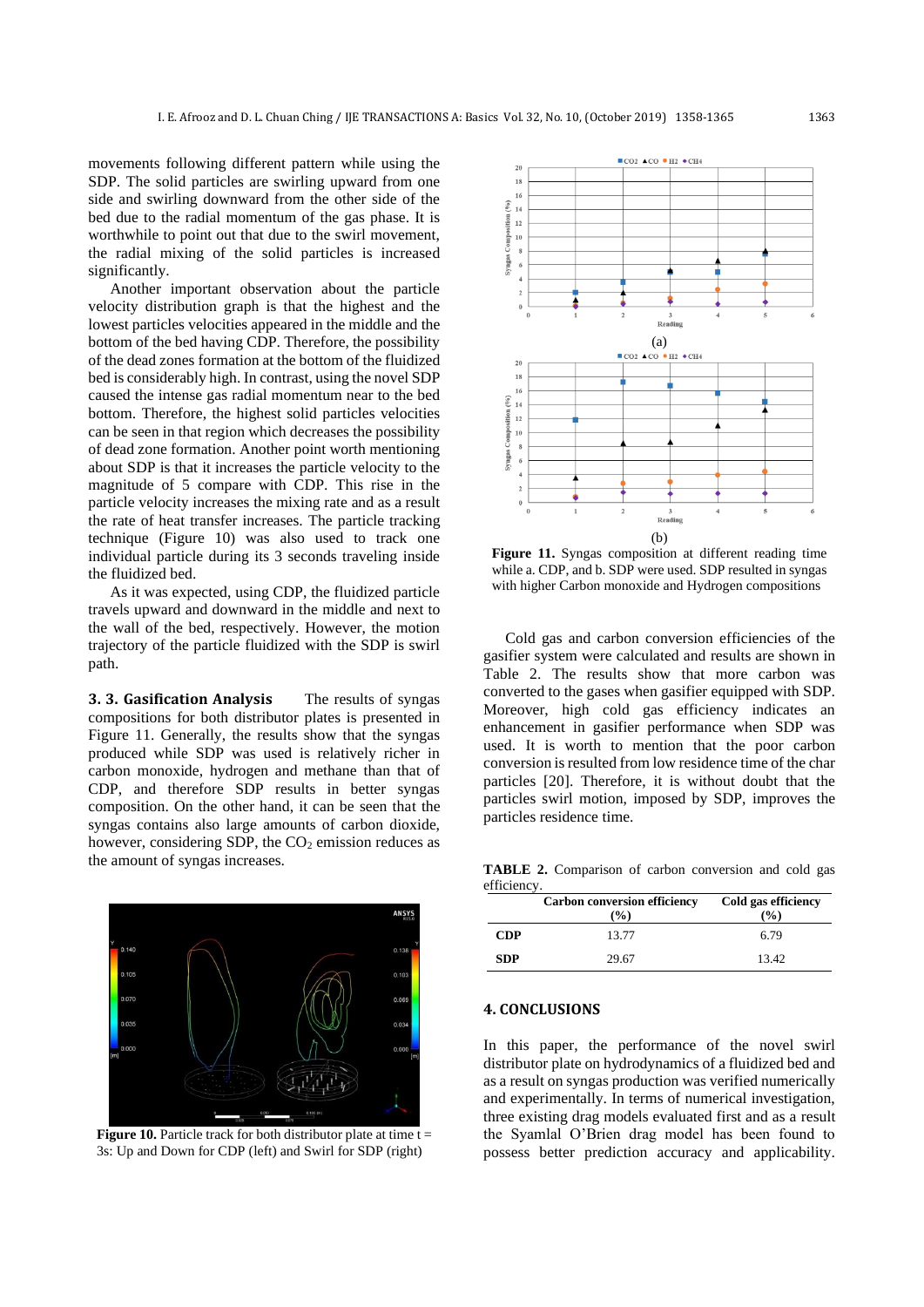Simulation results confirmed that the proposed swirl distributor plate promotes gas-fuel mixing and consequently production of  $H_2$ ,  $CH_4$  and CO gases were improved by 34.85, 100.00, and 65.92 percent, respectively.

### **5. ACKNOWLEDGMENTS**

The authors express their sincere gratitude to the University Technology PETRONAS for YUTP financial support.

#### **6. REFERENCES**

- <span id="page-6-0"></span>1. Köksal, M. and Vural, H., "Bubble size control in a twodimensional fluidized bed using a moving double plate distributor", *Powder Technology*, Vol. 95, No. 3, (1998), 205- 213.
- <span id="page-6-1"></span>2. Mawatari, Y., Tatemoto, Y. and Noda, K., "Prediction of minimum fluidization velocity for vibrated fluidized bed", *Powder Technology*, Vol. 131, No. 1, (2003), 66-70.
- <span id="page-6-2"></span>3. Herrera, C.A. and Levy, E.K., "Bubbling characteristics of soundassisted fluidized beds", *Powder Technology*, Vol. 119, No. 2– 3, (2001), 229-240.
- <span id="page-6-3"></span>4. Sreenivasan, B. and Raghavan, V.R., "Hydrodynamics of a swirling fluidised bed", *Chemical Engineering and Processing: Process Intensification*, Vol. 41, No. 2, (2002), 99-106.
- <span id="page-6-4"></span>5. Chyang, C.-S. and Lin, Y.-C., "A study in the swirling fluidizing pattern", *Journal of Chemical Engineering of Japan*, Vol. 35, No. 6, (2002), 503–512.
- <span id="page-6-5"></span>6. Dodson, C.E. and Lakshmanan, V.I., "An innovative gas-solid torbed reactor for the recycling industries", *JOM*, Vol. 50, No. 7, (1998), 29-31.
- <span id="page-6-6"></span>7. De Wilde, J. and de Broqueville, A., "Rotating fluidized beds in a static geometry: Experimental proof of concept", *AIChE Journal*, Vol. 53, No. 4, (2007), 793-810.
- <span id="page-6-7"></span>8. Sobrino, C., Acosta-Iborra, A., Santana, D. and de Vega, M., "Bubble characteristics in a bubbling fluidized bed with a rotating distributor", *International Journal of Multiphase Flow*, Vol. 35, No. 10, (2009), 970-976.
- <span id="page-6-8"></span>9. Sobrino, C., Ellis, N. and de Vega, M., "Distributor effects near the bottom region of turbulent fluidized beds", *Powder Technology*, Vol. 189, No. 1, (2009), 25-33.
- <span id="page-6-9"></span>10. Aworinde, S.M., Holland, D.J. and Davidson, J.F., "Investigation of a swirling flow nozzle for a fluidised bed gas distributor", *Chemical Engineering Science*, Vol. 132, (2015), 22-31.
- <span id="page-6-10"></span>11. Yang, X., Zhao, Y., Luo, Z., Chen, Z. and Song, S., "Effects of sintered metal distributor on fluidization quality of the air dense medium fluidized bed", *Mining Science and Technology (China)*, Vol. 21, No. 5, (2011), 681-685.
- <span id="page-6-11"></span>12. Brink, H.G., Saayman, J. and Nicol, W., "Two dimensional fluidised bed reactor: Performance of a novel multi-vortex distributor", *Chemical Engineering Journal*, Vol. 175, (2011), 484-493.
- <span id="page-6-12"></span>13. Syamlal, M. and O'Brien, T.J., "Computer simulation of bubbles in a fluidized bed", in AIChE Symp. Ser, Publ by AIChE. Vol. 85, No. 1, (1989), 22-31.
- 14. DallaValle, J.M., "Micromeritics: The technology of fine particles", (1948).
- <span id="page-6-13"></span>15. Garside, J. and Al-Dibouni, M.R., "Velocity-voidage relationships for fluidization and sedimentation in solid-liquid systems", *Industrial & Engineering Chemistry Process Design and Development*, Vol. 16, No. 2, (1977), 206-214.
- <span id="page-6-14"></span>16. Richardson, J. and Zaki, W., "Sedimentation and fluidisation: Part i", *Chemical Engineering Research and Design*, Vol. 75, (1997), S82-S100.
- <span id="page-6-15"></span>17. Gidaspow, D., Bezburuah, R. and Ding, J., *Hydrodynamics of circulating fluidized beds: Kinetic theory approach*. 1991, Illinois Inst. of Tech., Chicago, IL (United States). Dept. of Chemical.
- <span id="page-6-16"></span>18. Wen, C.Y., "Mechanics of fluidization", in Chem. Eng. Prog., Symp. Ser. Vol. 62, No., (1966), 100-111.
- <span id="page-6-17"></span>19. Ergun, S., "Fluid flow through packed columns", *Chem. Eng. Prog.*, Vol. 48, No., (1952), 89-94.
- <span id="page-6-18"></span>20. Basu, P., "Combustion and gasification in fluidized beds, Boca Raton, CRC/Taylor & Francis, (2006).